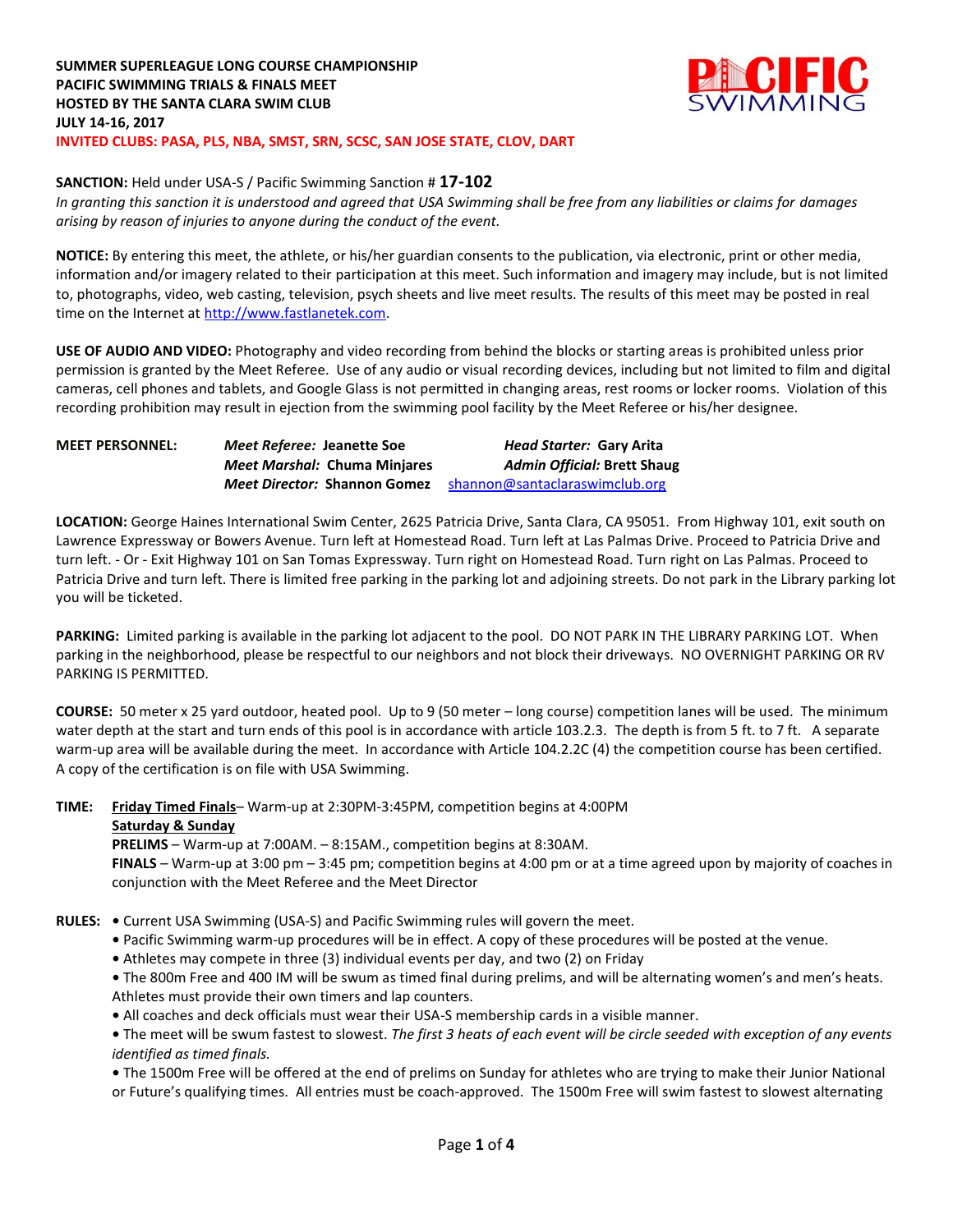women's and men's heats and/or may be swum combined women/men. Athletes must provide their own timers and counters.

**FINALS:** Consolation (B) finals and Championship (A) finals will be held, in that order (18 spots). A bonus (C) final may be included if warranted and agreed upon by all coaches. The top 18 (possibly 27) finalists will be seeded in finals unless scratched during the appropriate time. Alternates will not be penalized. Athletes will have 30 minutes after the results of their completed events are announced in which to scratch or declare their intent to scratch. Athletes will be seeded in finals unless they scratch.

**UNACCOMPANIED ATHLETES:** Any USA-S athlete-member competing at the meet must be accompanied by a USA Swimming member-coach for the purposes of athlete supervision during warm-up, competition and warm-down. If a coach-member of the athlete's USA-S Club does not attend the meet to serve in said supervisory capacity, it is the responsibility of the athlete or the athlete's legal guardian to arrange for supervision by a USA Swimming member-coach. The Meet Director or Meet Referee may assist the athlete in making arrangements for such supervision; however, it is recommended that such arrangements be made in advance of the meet by the athlete's USA-S Club Member-Coach.

**RACING STARTS:** Athletes must be certified by a USA-S member-coach as being proficient in performing a racing start, or must start the race in the water. It is the responsibility of the athlete or the athlete's legal guardian to ensure compliance with this requirement.

## **RESTRICTIONS:**

- **•** Smoking and the use of other tobacco products is prohibited on the pool deck, in the locker rooms, in spectator seating or standing areas and in all areas used by athletes during the meet and during warm-up periods.
- **•** Sale and use of alcoholic beverages is prohibited in all areas of the meet venue.
- **•** No pets or animals allowed in venue except for guide dog.
- **•** Glass bottles / containers are prohibited in all areas of the meet venue (except for snack bar use).
- **•** No electric or propane heaters / containers or similar devices including gasoline powered generators, other than provided for meet operations, are allowed in any areas of the meet venue.
- **•** Except for coaches' seating next to the pool no chairs, canopies, tents, or "camping" in the competition pool area. All athlete and spectator chairs, canopies, tents, or other set-ups must be outside the competition pool gates and on the lawn only.
- **•** Changing into or out of swimsuits other than in locker rooms or other designated areas is prohibited.
- Destructive devices, to include but not limited to, explosive devices and equipment, firearms (open or concealed), blades, knives, mace, stun guns and blunt objects are strictly prohibited in the swimming facility and its surrounding areas. If observed, the Meet Referee or his/her designee may ask that these devices be stored safely away from the public or removed from the facility. Noncompliance may result in the reporting to law enforcement authorities and ejection from the facility. Law enforcement officers (LEO) are exempt per applicable laws.

**•** Operation of a drone, or any other flying apparatus, is prohibited over the venue (pools, athlete/coach areas, spectator areas and open ceiling locker rooms) any time athletes, coaches, officials and/or spectators are present.

## **ELIGIBILITY:**

- Meet is open to all qualified athletes registered with one of the invited clubs.
- Athletes must be current members of USA-S and must enter their name and registration number on the meet entry card, or online, as shown on their Registration Card. If this is not done, it may be difficult to match the athlete with the registration and times database. The meet host will check all athlete registration against the SWIMS database and if not found to be registered, the Meet Director shall accept the registration at the meet (a \$10 surcharge will be added to the regular registration fee). Duplicate registrations will be refunded by mail.
- Disabled athletes from invited clubs are welcome to attend this meet and should contact the Meet Director regarding special accommodations on entry times and seeding per Pacific Swimming policy.
- Entries with **"NO TIME" will be ACCEPTED**
- The athlete's age will be the age of the athlete on the first day of the meet

**ENTRIES:** A Hy-Tek entry file must be submitted by Wednesday, July 5, 2017 11:59PM Request a confirmation of receipt to ensure delivery of the email / file. Send meet entry file to [sergey@fastlanetek.com](mailto:sergey@fastlanetek.com)

**ENTRY FEES:** There will be no entry fee for individual athletes. Clubs will share the meet expenses equally.

**CHECK-IN:** The prelim sessions will be pre-seeded. There will be no check in.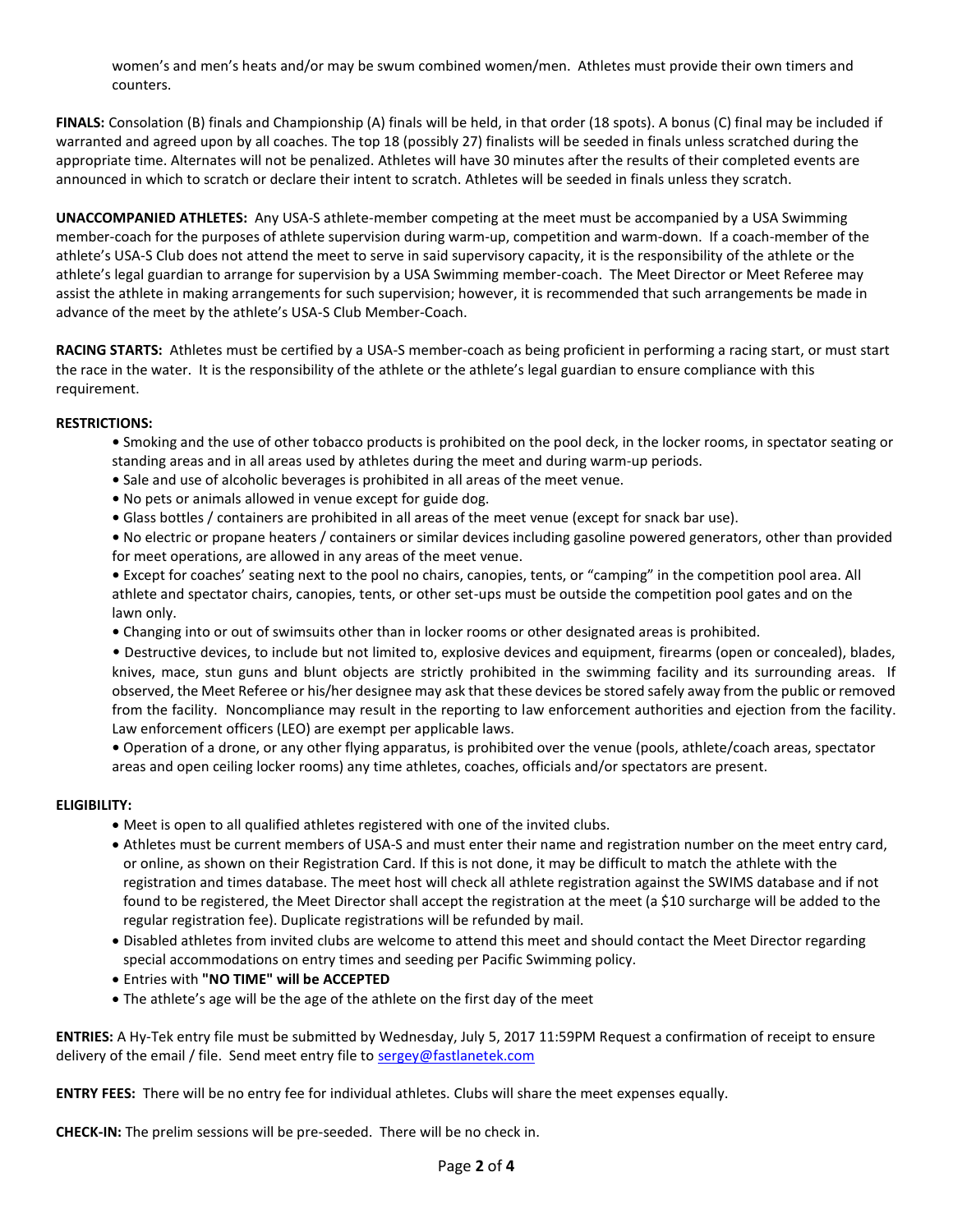**SCRATCHES:** There is NO penalty for an athlete entered in this meet that misses one of his/her events in Prelims or Finals.

**AWARDS:** None.

**ADMISSION / PROGRAMS:** Free admission. No programs will be available. Heat sheets will be available electronically and should be printed prior to arrival at the meet.

**TIMERS:** Each club is required to provide timers. Meet director will email timer/lane assignments to each club prior to the meet.

**HOSPITALITY:** Light snacks, beverages and lunch will be served to deck officials and coaches. Light snacks and beverages will be served marshals and timers (during their shifts only).

**SNACK BAR:** Big Kahuna will be running snack shack.

**EVENTS**